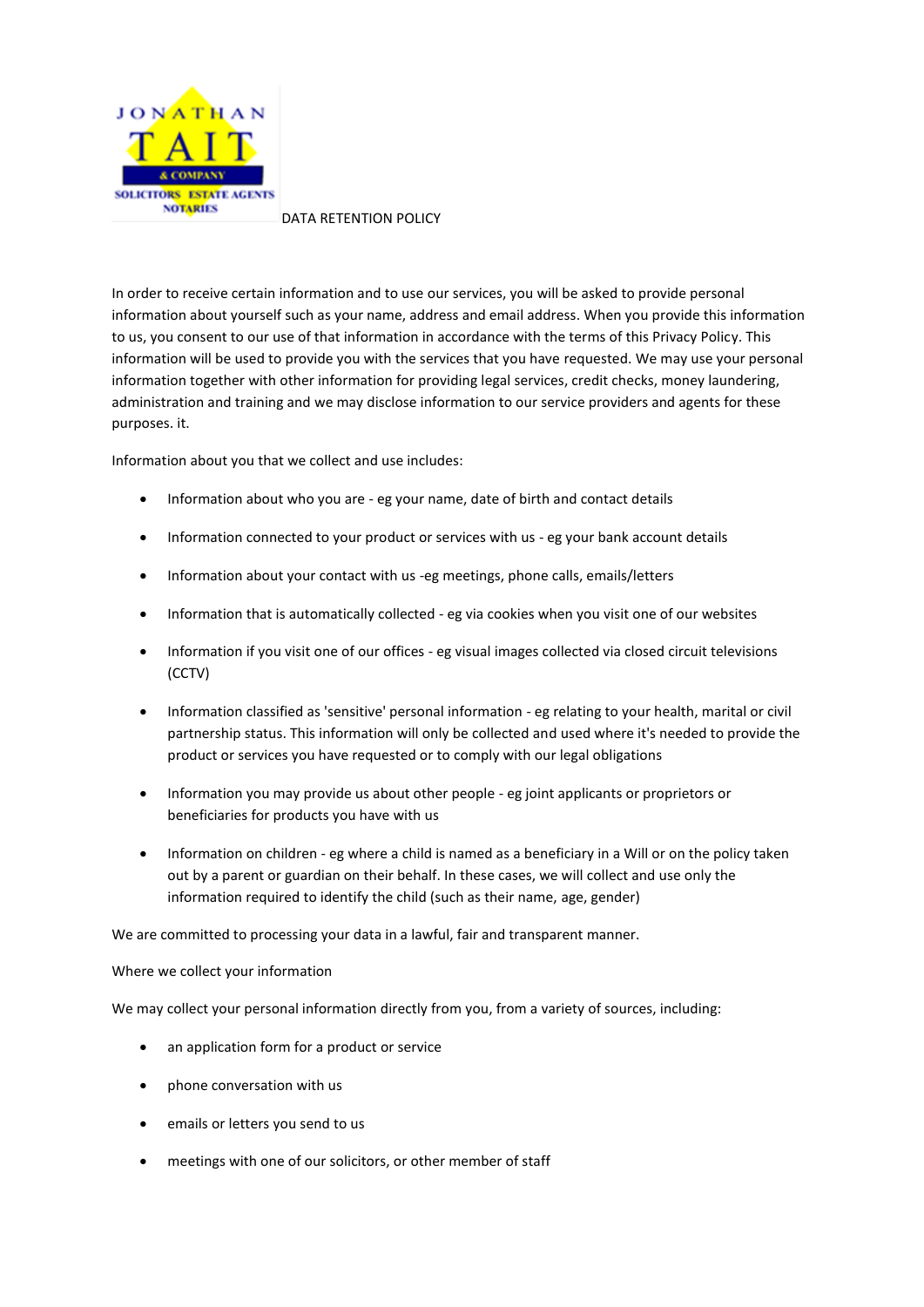- participating in research surveys to help us understand you better and improve our products and services
- our online services such as websites, social media and mobile device application ('Apps')

If you have a financial adviser and/or are a member of your employer's pension scheme, the information we collect and use will most likely have been provided by them on your behalf.

We may also collect personal information on you from places such as business directories and other commercially or publicly available sources - eg to check or improve the information we hold (like your address) or to give better contact information if we are unable to contact you directly.

We take your privacy seriously and we will only ever collect and use information which is personal to you where it is necessary, fair and lawful to do so. We will collect and use your information only where:

- you have given us your permission [consent] to send you information about products and services offered by us and/or selected third parties we have chosen to work with which we believe may be of interest and benefit to you
- it's necessary to provide the product or service you have requested eg if you wish to market your property through us we will require some personal information including your name, address, date of birth, bank account details
- it's necessary for us to meet our legal or regulatory obligations eg to send you Annual Statements, tell you about changes to Terms and Conditions or for the detection and prevention of fraud and antimoney laundering
- it's in our legitimate interests eg to deliver appropriate information and guidance so you are aware of the options that will help you get the best outcome from services; where we need to process your information to better understand you and your needs so we can send you more relevant communications about the business and products you have with us and to develop new products and services; where we use artificial intelligence or computer algorithms to improve the products and services offered to you
- it's in the legitimate interests of a third party
- If you do not wish us to collect and use your personal information in these ways, it may mean that we will be unable to provide you with our products and services.
- We also use technologies, such as the Facebook Pixel, to customise content and advertising, to provide social media features and to analyse traffic to the site. We also share information about your use of our site with our trusted social media, advertising and analytics partners.

# Who we may share your information with

We may share your information with third parties for the reasons outlined in 'What we collect and use your information for'

These third parties include:

- your adviser or employer
- our regulators and any Supervisory Authority e.g. the Law Society of Scotland, the Information Commissioner's Office for the UK (the ICO)
- law enforcement, credit and identity check agencies for the prevention and detection of crime. More information about TransUnion's activities are available at [https://www.transunion.co.uk/legal](https://www.transunion.co.uk/legal-information/bureau-privacy-notice)[information/bureau-privacy-notice](https://www.transunion.co.uk/legal-information/bureau-privacy-notice)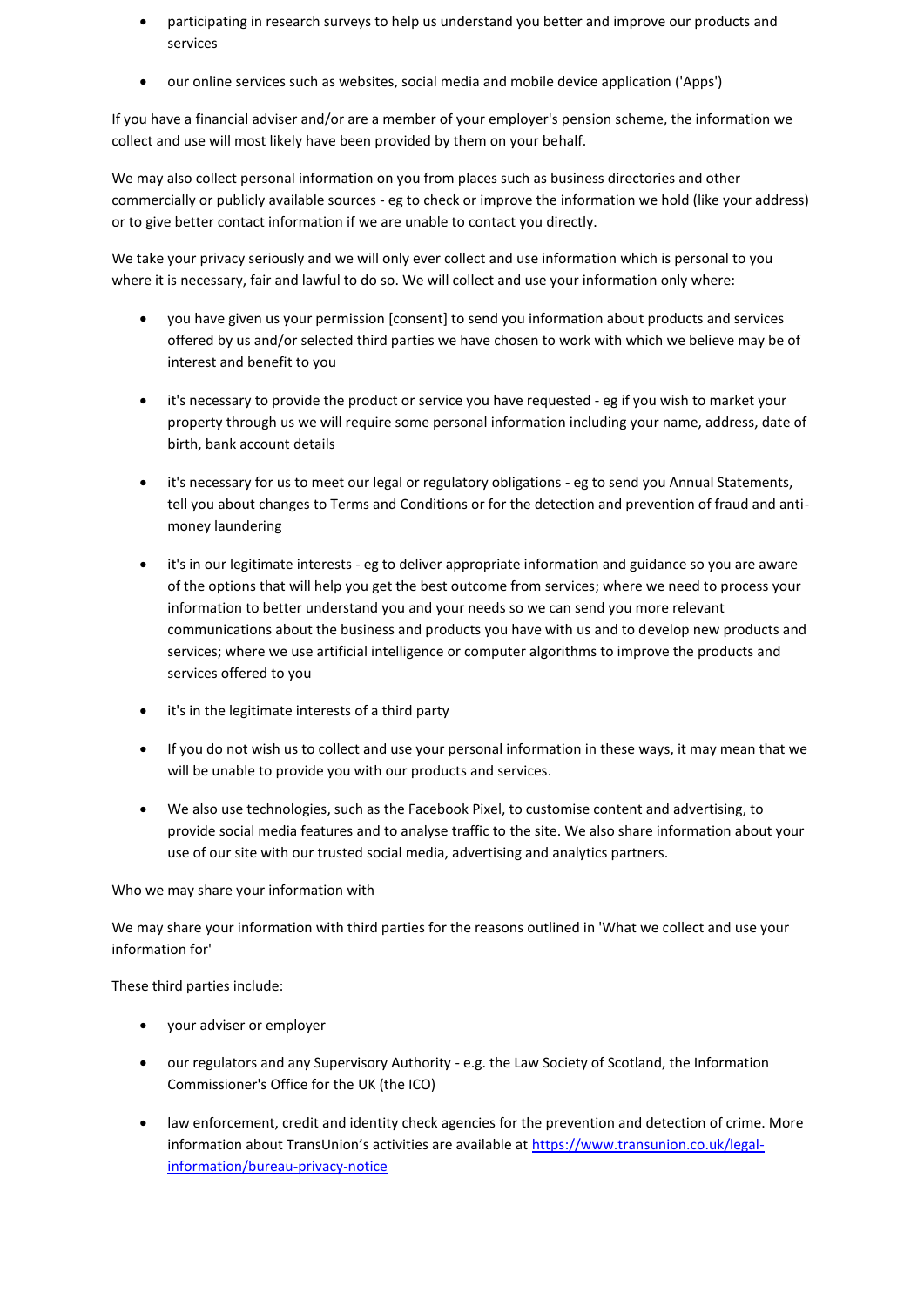- HM Revenue & Customs (HMRC) or the National Crime Agency (NCA) eg for the prevention of tax avoidance
- We will never sell your details to someone else. Whenever we share your personal information, we will do so in line with our obligations to keep your information safe and secure.

### Where information is processed

The majority of your information is processed in the UK and European Economic Area (EEA)

### How we protect your information

We take information and system security very seriously and we strive to comply with our obligations at all times. Any personal information which is collected, recorded or used in any way, whether on paper, online or any other media, will have appropriate safeguards applied in line with our data protection obligations.

Your information is protected by controls designed to minimise loss or damage through accident, negligence or deliberate actions. Our employees also protect sensitive or confidential information when storing or transmitting information electronically and must undertake annual training on this.

Our security controls are aligned to industry standards and good practice; providing a control environment that effectively manages risks to the confidentiality, integrity and availability of your information.

#### How long we keep your information

We will keep your personal information only where it is necessary to provide you with our products or services while you are a client.

We may also keep your information after this period but only where required to meet our legal or regulatory obligations. The length of time we keep your information for these purposes will vary depending on the obligations we need to meet.

#### Your individual rights

You have several rights in relation to how AC uses your information. They are:

#### Right to be informed

You have a right to receive clear and easy to understand information on what personal information we have, why and who we share it with - we do this in this Privacy Policy and any privacy notices.

#### Right of access

You have the right of access to your personal information. If you wish to receive a copy of the personal information we hold on you, you may make a Data Subject Access Request (DSAR).

Right to request that your personal information be rectified

If your personal information is inaccurate or incomplete, you can request that it is corrected.

#### Right to erasure

You can ask for your information to be deleted or removed if there is not a compelling reason for us to continue to have it.

### Right to restrict processing

You can ask that we block or suppress the processing of your personal information for certain reasons. This means that we are still permitted to keep your information - but only to ensure we don't use it in the future for those reasons you have restricted.